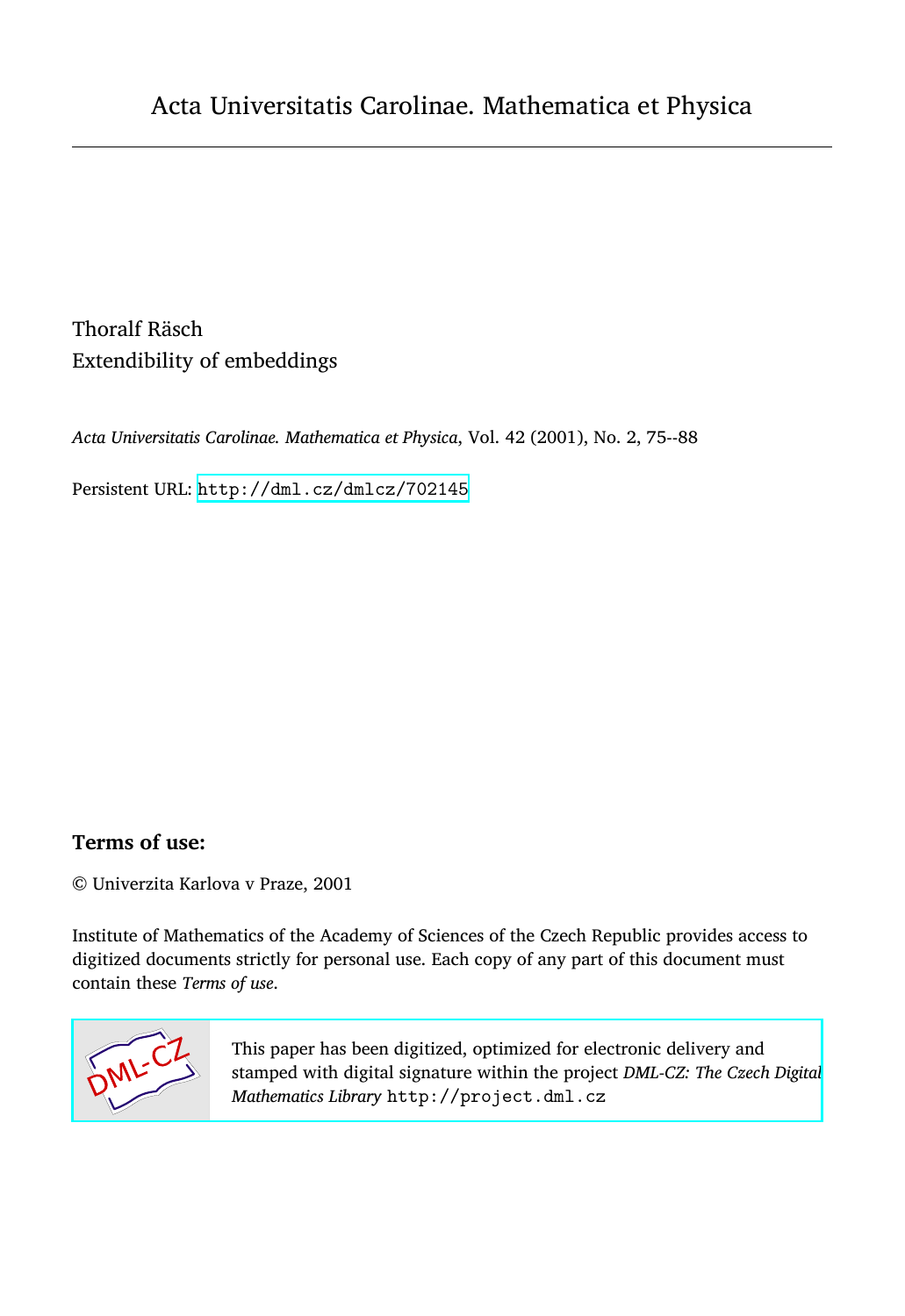# **Extendibilit**y **of Embeddings**

THORALF RAS**C**H

Postdam

*Received 11. March 2001* 

Lifti*n*g give*n* embeddi*n*gs is a*n* importa*n*t tech*n*ique i*n* core model theory. However, the structure co*n*structed i*n* the lifti*n*g process (called pseudoultrapower) is *n*ot *n*ecessarily well-fou*n*ded*.* We are goi*n*g to discuss criteria for getti*n*g well-fou*n*ded*n*ess*.* O*n*e of them will be a ge*n*eralisatio*n* of the well-k*n*ow*n Frequent Extension of Embeddings Lemma.*  I*n* additio*n*, we will show that this stateme*n*t is i*n* some se*n*se optimal prove*n.* This survey tries to give the idea behi*n*d this tech*n*ique avoidi*n*g most details*.* 

#### **1. Introduction**

We shall introduce a well-known basic technique of core model theory, exemplified by L, the simplest of all core models. We will look at related questions and its answers. All proofs in detail can be found in [Räsch00].

Let us start from an easy example where we can find and explain the problem let us consider the large cardinal axiom  $0^*$ . There are various common ways to characterise it. One of them is the existence of a non-trivial elementary embedding from  $\bf{L}$  into itself. In fact, this is equivalent to have an embedding (from  $\bf{L}$  into itself) which is at least  $\Sigma_1$ -preserving<sup>1</sup>. We can go one step further and look at a  $\Sigma_0$ -preserving map which is, in addition, cofinal which simply means that the ordinals in the domain are mapped cofinally into the ordinals of the range. Such map will be also  $\Sigma_1$ -preserving. Therefore, to check elementarity of a cofinal map

U*n*iv rsitat Postdam, I*n*stitut fiir Mathematik, Postfach 60 15 53, D-14415 Postam, Deutschla*n*d

The author would like to tha*n*k Ro*n*ald Je*n*se*n* (Berli*n)* for his ideas a*n*d support duri*n*g the last years. I*n* addit o*n*, the author tha*n*ks the orga*n*isators of the 29th Wi*n*ter school of Abstract A*n*alysis — Sectio*n*  Topology, Ja*n*uary/Fabruary 2001, for givi*n*g him the possibility to speak about this topic.

<sup>&</sup>lt;sup>1</sup> A map is  $\Sigma_1$ -preserving if t preserves all  $\Sigma_1$ -formulae with parameters.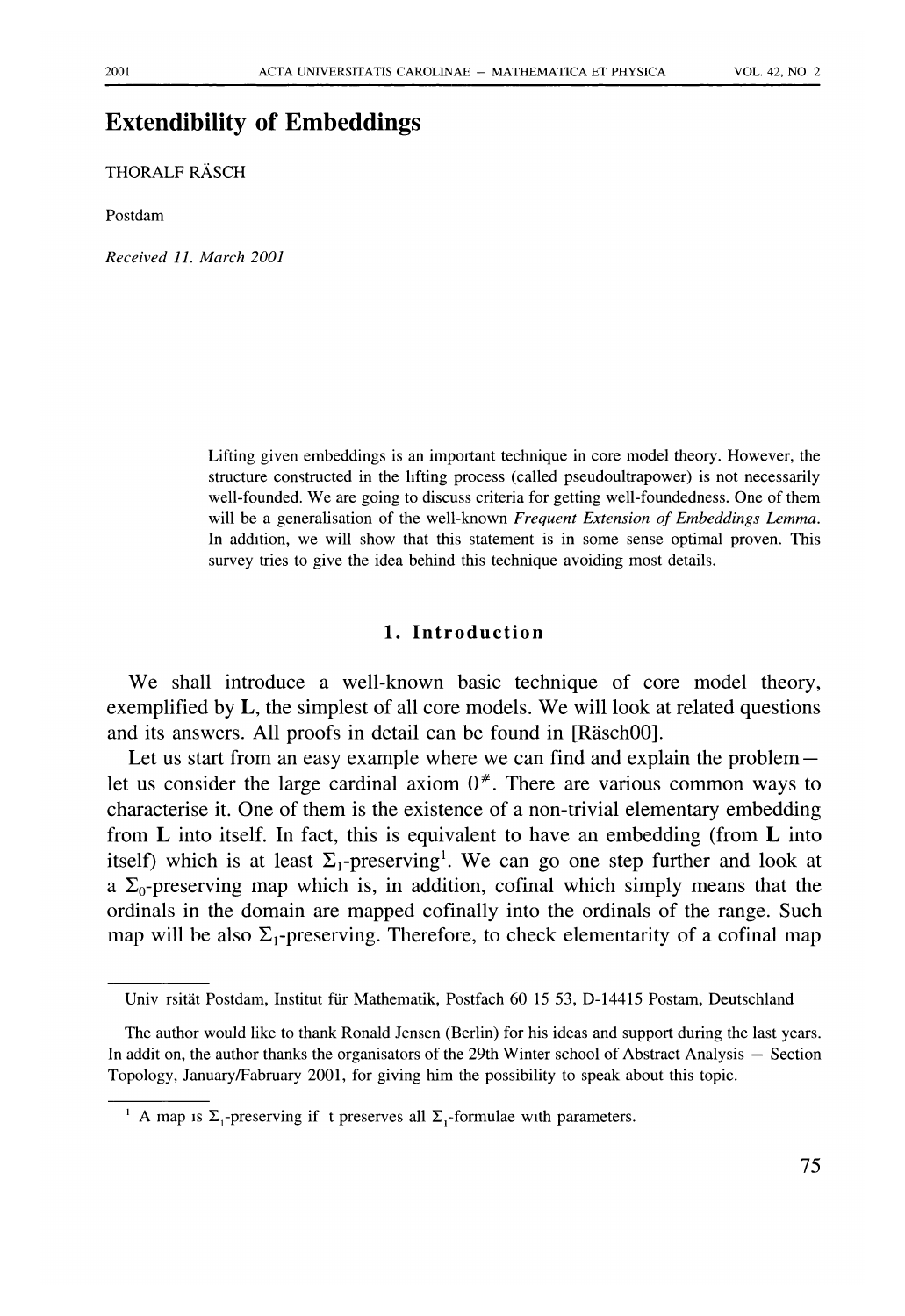we only have to look at atomic formulae. Nevertheless, sometimes to work with such large (class-sized) embedding is still a problem. Usually, it seems to be easier to work with set-sized maps. So, an interesting question might be whether there is a possibility to achieve  $0^*$  (characterised as above) starting from a set-sized map. The answer can be found in [Devlin84, p. 192] as follows:

**Example.** Suppose we have a non-trivial elementary embedding  $\bar{\pi}: L_{\bar{\alpha}} \to L_{\bar{\beta}}$ , where  $\bar{\alpha}$  and  $\bar{\beta}$  are limit ordinals and crit( $\sigma$ )  $<$   $|\bar{\alpha}|$ . Then there is also a non-trivial elementary embedding  $\pi : L \to L$ , and hence  $0^*$  holds.

The proof uses well-known model theoretic techniques*.* Taking the usual ultrapower of  $\bar{\pi}$  — but now with help of  $\bar{\pi}$  rather than an explicit given ultrafilter<sup>2</sup> we get such embedding  $\pi$ .

The hardest part thereby is to observe that the constructed ultrapower is indeed isomorphic to L*.* The only thing we have to look at is the well-foundedness of this ultrapower. It is obviously a necessary property for such isomorphism but it is moreover also sufficient: If we were sure of the well-foundedness of the ultrapower we also would know that it must be isomorphic to L because of the L-like behaviour<sup>3</sup>. In fact, this property is the only thing we have to look at.

In core model theory there are slightly different versions of this well-known construction used. The reason is to get as much information as possible. So, one such information we try to get is to have more control about the ultrapower map  $\pi$ . For, we are interested in a map such that  $\pi \upharpoonright \text{dom}(\bar{\pi}) = \bar{\pi}$ . Then we really have an *extension* of the given embedding. This is relatively easy possible: We have to put more things into the construction.

More exactly, we not only consider equivalent classes of constructible functions *f* with domain crit( $\bar{\pi}$ ), we now take constructible functions with an *arbitrary* domain lying in  $\mathbf{L}_{\bar{x}}$  and also a  $\xi \in \bar{\pi}(\text{dom}(f))$  and consider equivalent classes of the form  $[\xi, f]$ . Similar to the usual construction we now use the following definition of being equivalent:

$$
\[\xi_0, f_0\] \, R\[\xi_1, f_1\] : \leftrightarrow \langle \xi_0, \xi_1 \rangle \in \bar{\pi}(\{\langle \eta, \eta_1 \rangle \, | \, f_0(\eta_0) \, R f_1(\eta_1)\},\]
$$

where *R* is the  $\epsilon$ - or =-relation. Such construction will be enough for getting an ultrapower map extending the given embedding. We call this kind of construction<sup>4</sup> the *canonical upward extension of*  $\bar{\pi}$  to  $\mathbf{L}_{\alpha}$  and since the construction is based on the usual ultrapower we also call this structure *pseudo-ultrapower.* 

<sup>&</sup>lt;sup>2</sup> We can think of using the well-known ultrapower construction with  $U := \{X \in L \mid \kappa \in \bar{\pi}(X)\}\,$ , where  $\kappa$  is the so-called critical point of  $\bar{\pi}$ , which means that  $\kappa$  is the smallest ordinal moved by  $\bar{\pi}$ .

<sup>&</sup>lt;sup>3</sup> We are using here the fact that  $V = L$  can be expressed in a  $\Sigma_1$ -fashion such that this formula must be preserved by the u*l*trapower map *n.* But this mea*n*s the u*l*trapower thi*n*ks it is L. So, we*l*l-fou*n*ded*n*ess will be e*n*ough.

**<sup>4</sup>** We will me*n*tio*n* a*n*other varia*n*t of this co*n*structio*n* i*n* the s*i*xth sectio*n*. There **w**e still wa*n*t to get more i*n*formatio*n* of the ultrapower map a*n*d so **w**e will exte*n*d the co*n*structio*n* agai*n*.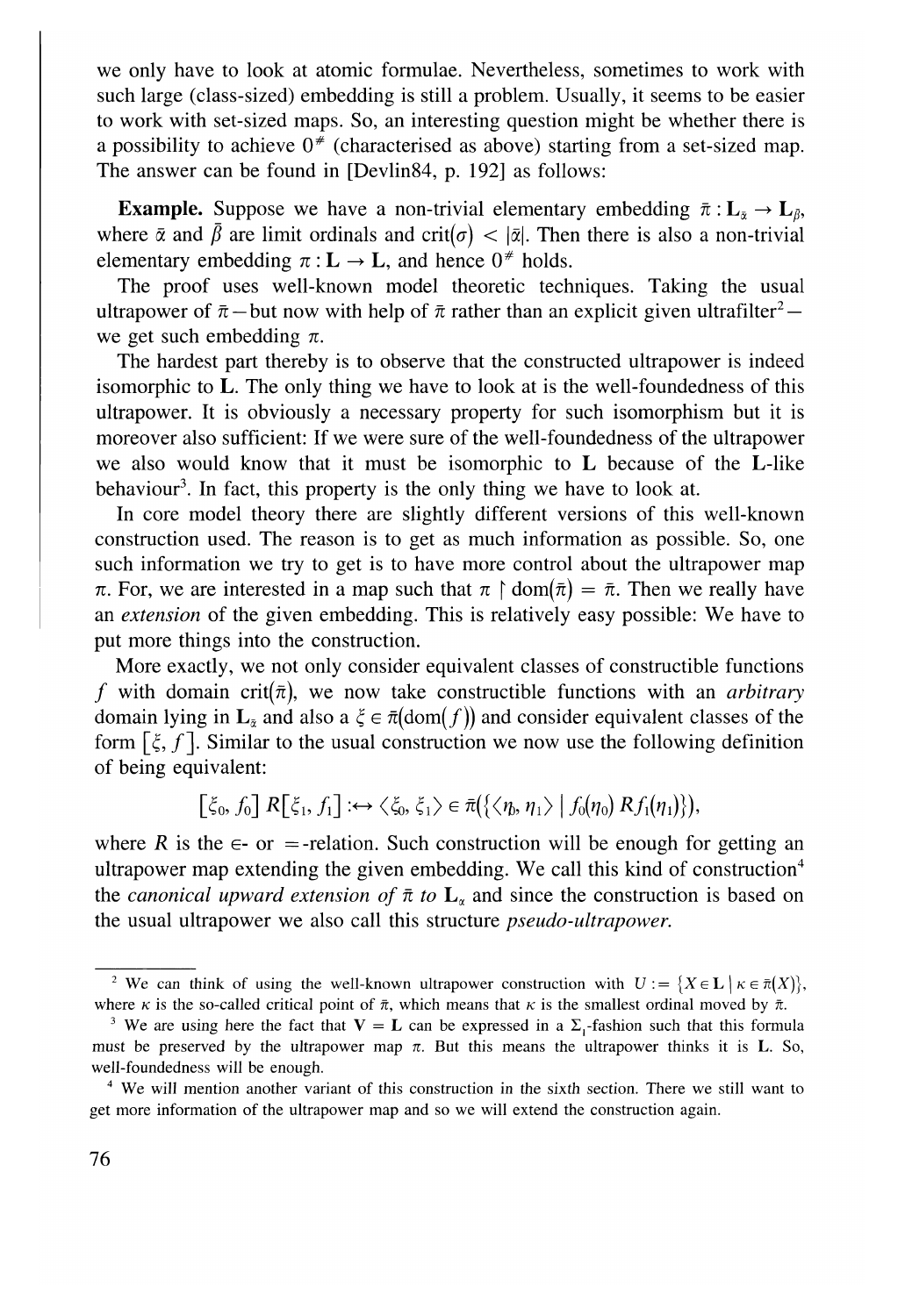To be more precisely, we wi 1 now switch our view of the constructible universe from the approximation via the  $L_{\alpha}$ -hierarchy to the  $J_{\alpha}$ -levels<sup>5</sup>. This will not change too much but with this changing we are able to speak about more general statements. We also have  $\mathbf{L} = \begin{pmatrix} 1 \\ 0 \end{pmatrix}$  but the stages now have better closure properties<sup>6</sup>.

The problem we will consider now states as follows:

**Problem.** Consider a cofinal function  $\bar{\pi}: J_{\bar{a}} \to J_{\bar{b}}$ ,  $\Sigma_0$ -preserving, and an ordinal  $\alpha > \bar{\alpha}$  is a cardinal<sup>7</sup> in  $J_{\alpha}$ .

Under what circumstances can we extend  $\bar{\pi}$  to a cofinal

and  $\Sigma_0$ -preserving embedding defined on  $J_\alpha$ ?

Actually, we already know how to go on. We can always construct the ultrapower 21 having  $\bar{\pi}$  and  $\alpha$  such that we get the following diagram and question:



**Question.** *When is* 21 *well-founded —depending on ft and a?* 

In case of a positive answer we find a  $\beta$  such that  $\mathfrak A$  is isomorphic to  $J_\beta$ . Then we would have reached our goal<sup>8</sup>. Therefore, we will now try to answer this question in the remaining part of the paper.

In the second section we will look at an easy property concerning this construction. In the following third section we look at a first criterion for a positive answer to the question above which is folklore. It turns out that we are able to show this in case where  $\alpha$  has (real) uncountable cofinality (and a bit more). But on the other hand, if  $\bar{\alpha}$  has (real) countable cofinality, then we might run into problems. We will discuss this case in the fourth section. The ideas given there are all due to Ronald Jensen. In the fifth section we are going to look at the new version of the statement we will have considered in the section before. This has been done in a joint work with Ronald Jensen. We then show that both versions of the second criterion are in some sense

<sup>5</sup>  *cf* [Devlin84].

<sup>&</sup>lt;sup>6</sup> You might think of a  $J_{\alpha}$  to be a suitable  $L_{\beta}$  where  $\beta$  is a limit ordinal if you only look at the properties of such sta e, in fact, for  $\alpha = \omega$  both  $L_{\alpha}$  and  $J_{\alpha}$  are the same.

<sup>7</sup> This is a gene*r*a assumption fo*r* technical *r*easons. In fact, we also want to p*r*ove a simila*r*  statemen to the theo*r*em o Lo but now o*r* the pseudo-ult*r*apowe*r*. To be able to do this we need a large enough new domain where we will f nd *all* ubsets of  $\bar{\alpha}$  With this property of  $\bar{\alpha}$  being a cardinal in  $J<sub>a</sub>$  we can apply the method of acceptability to achieve this

<sup>&</sup>lt;sup>8</sup> In f. ct, considering the special case where, ro ghly,  $\alpha$  is the class of all ord nals, that means  $J_{\alpha}$  is a symbol for the who e L, our original example using  $0^*$  fits in this construction.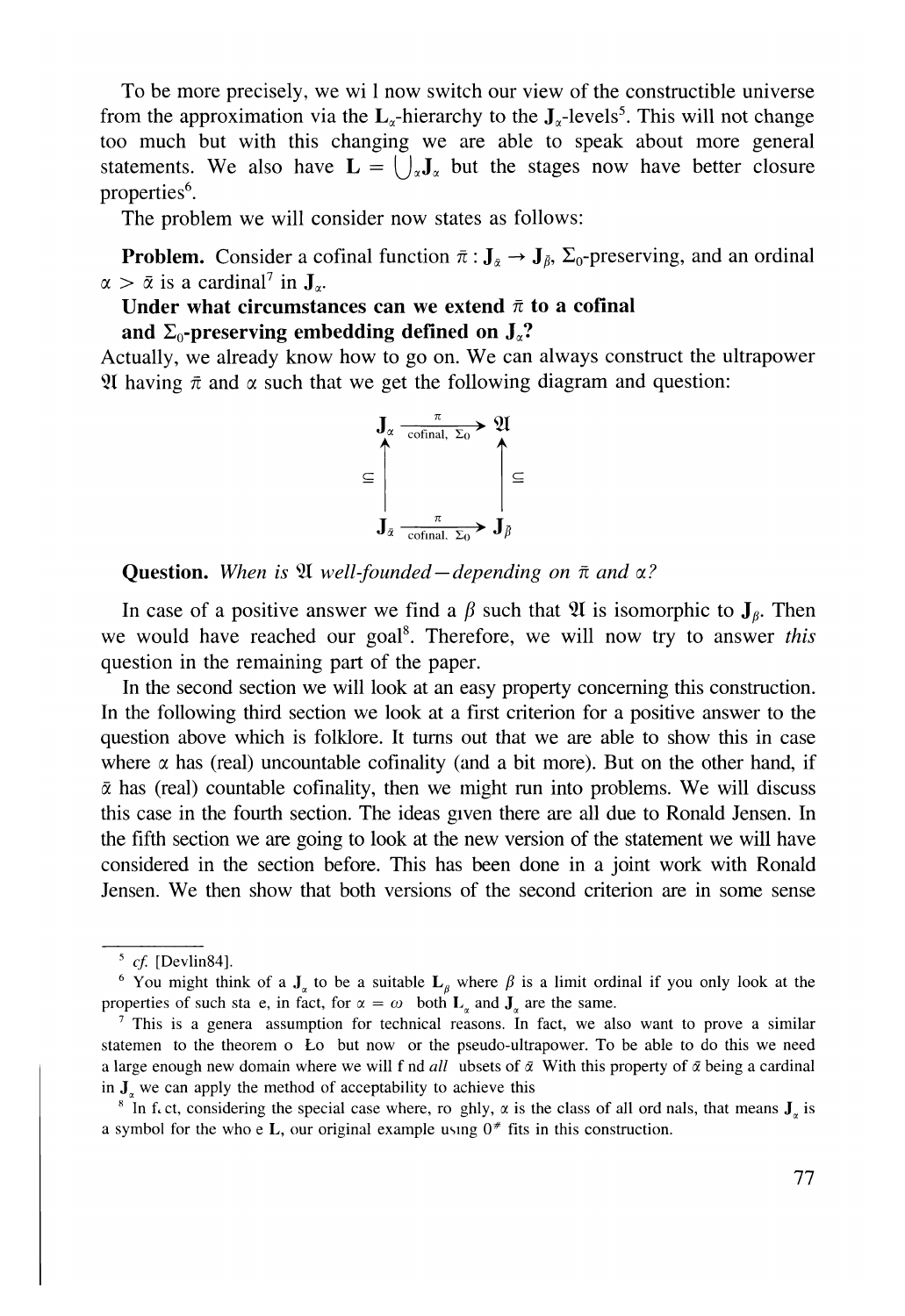optimal<sup>9</sup> . In the sixth section we try to give an overview about the things really has been done using fine structure theory to get more general statements*.* In the last seventh section we give a sketch for a typical application of this kind of statements we will have proved then*.* 

## *2.* Why **do we consider the Pseu**d**o-**U**ltrapower?**

There is one thing we should mention to motivate this kind of construction. We have risen a question given by a map  $\bar{\pi}$  and a large domain given by an ordinal  $\alpha$ . The question now was whether there is *any* extension  $\pi$ . Our answer so far was a *special* kind of construction, in fact, we have constructed the pseudo-ultrapower and we only ask whether *this* special construction will work? Might there be another possibility to get such extension?

Well, there is not. We can prove the following statement which says that our pseudo-ultrapower construction considered is somehow a *minimal* one such that if there is *any* other well-founded extension with our desired properties, then we are able to embed our pseudo-ultrapower into the given one in a  $\Sigma_0$ -preserving way. But this means that even our pseudo-ultrapower must also be well-founded*.* So, if there is any other well-founded extension, then even our special one will work*.*  This means it will be sufficient to consider only this kind of construction*.* 

**Lemma 2.1.** Let  $\bar{\pi}$  :  $J_{\bar{x}} \rightarrow J_{\bar{p}}$  be any  $\Sigma_0$ -preserving and cofinal map. Let  $\alpha$  be arbitrary such that  $\bar{\alpha}$  is a cardinal in  $J_\alpha$ . In addition, let  $\pi': J_\alpha \to \mathfrak{B}$  a  $\Sigma_0$ -preser*ving and cofinal extension of*  $\bar{\pi}$  *where*  $\mathfrak{B}$  *is a well-founded L-like structure.*<sup>10</sup> Then *also the canonical upward extension of*  $\bar{\pi}$  :  $J_{\alpha}$   $\rightarrow$  91 *is well-founded.* 

In fact, the pseudo-ultrapower 91 can be embedded into the given structure  $\mathfrak{B}$  very easily in a  $\Sigma_0$ -fashion such that  $\mathfrak A$  must be well-founded and we get the following diagram:



<sup>9</sup> We will see what does this mea*n*. Roughly, we have to make assumptions which seem to be made only fo*r* technical *r*easons but we will show that they a*r*e necessa*r*y*.* 

<sup>10</sup> One can fo*r*mulate this stateme*n*t ve*r*y ge*n*e*r*al*.* Howeve*r*, fo*r* simplicity we may thi*n*k of 53 of being isomorphic to a **J**<sub>y</sub>.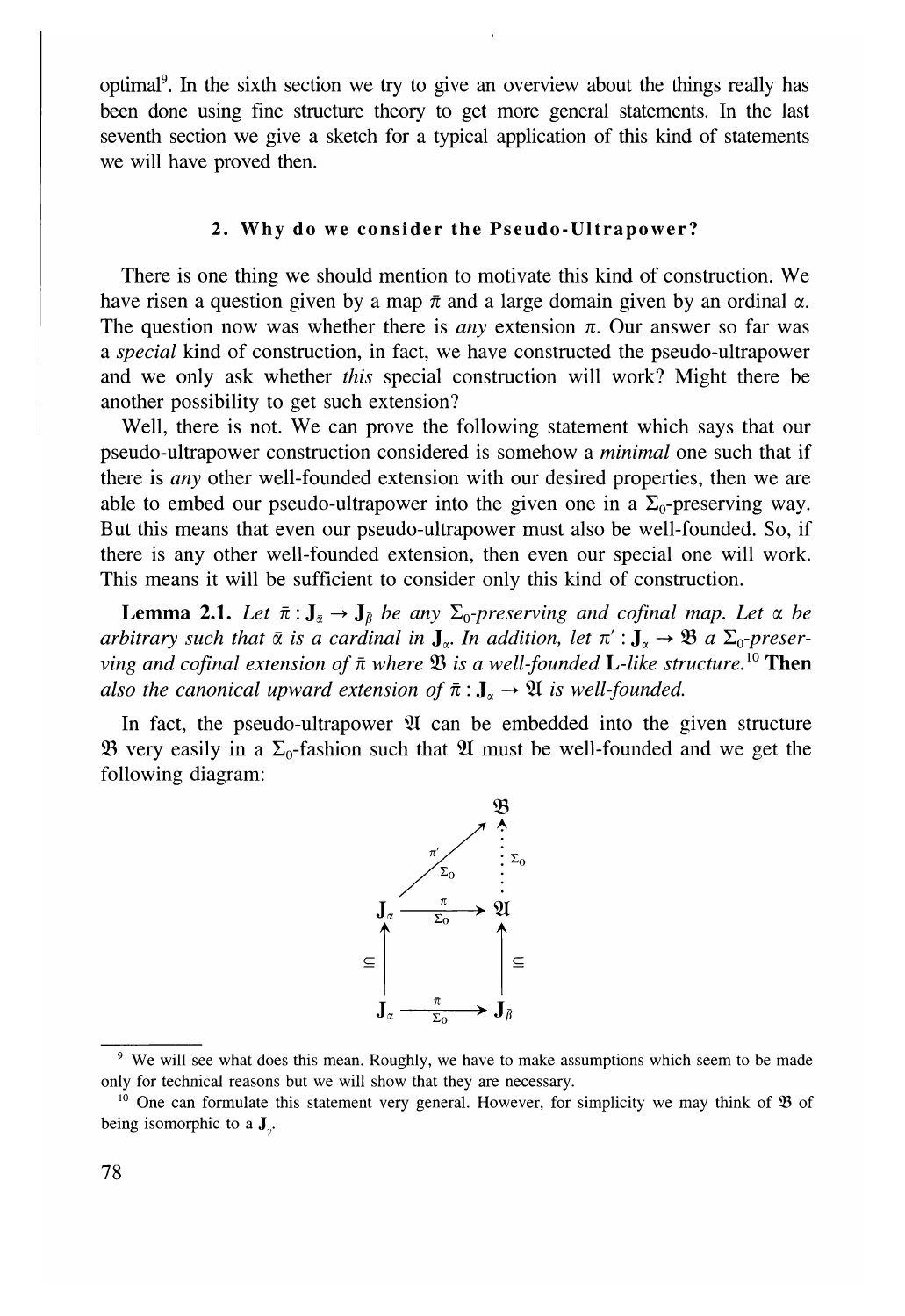### 3**. One eas**y **first Criterion**

Considering the following property we will see how useful it turns out to be for getting a positive answer to our question*.* 

**Definition 3.1.** Say  $\bar{\alpha}$  looks nice in  $\alpha$  if

(a)  $\alpha \leq \alpha$ . (b) If  $\bar{\alpha} < \alpha$ , then  $cf(\bar{\alpha}) > \omega$ . (c) If  $\bar{\alpha} < \alpha$ , then  $\forall \xi < \bar{\alpha} \exists \tau \leq \bar{\alpha} (\xi < \tau \wedge cf(\tau) > \omega \wedge J_{\alpha} \models \tau$  is regular).

Clearly, if  $\bar{\alpha}$  looks nice in  $\alpha$ ,  $\bar{\alpha}$  is a cardinal in  $J_{\alpha}$ . Obviously, the condition (b) looks like a *global* condition on  $\bar{\alpha}$  (it do not depend on  $\alpha$ ) and that turns out to be a problem*.* We will discuss this in the next section*.* The rather technical property (c) is not as hard as it might look. For instance, if  $\bar{\alpha}$  itself is a regular cardinal in Ja, then (c) would hold*.* In this case, it would look more like a *local* condition (it only depends on  $\alpha$ ). The only difference to the stated property (c) is the following: We need not really that  $\bar{\alpha}$  looks like a regular cardinal in  $J_{\alpha}$  but there has to be cofinal many *copies*  $\tau$  of  $\bar{\alpha}$  having both properties, being regular in  $J_{\alpha}$  as well as having (real) uncountable cofinality*.* Now, having this property we get a positive answer to our asked question:

**Lemma 3.2.** If  $\bar{\alpha}$  looks nice in  $\alpha$ , then the canonical upward extension will be *well-founded.* 

The proof is not very hard and applies the technique of countable submodels. Using this we need the global assumption of  $\bar{\alpha}$  on its cofinality: If  $\bar{\alpha}$  has uncountable cofinality, then it cannot be captured by any sequence of the (small) countable model.

## **4.** T**he second much harder Criterion**

So far we have considered the case where  $\bar{\alpha}$  has uncountable cofinality. But the countable case turned out to be more complicated. On the one hand we can find counterexamples such that we cannot hope to get the same statement as Lemma 3.2 for the countable case. On the other hand we need a similar statement to be able to cover all cases for  $\tau$ .

This is the point where we have to become more *modest* in our goals: If we cannot extend *one* arbitrary embedding to get a well-founded ultrapower, let us try to consider *many* of them extend them all and hope that at least one of them would be a well-founded one.

But what does the phrase *'many* embeddings' mean? —One answer is due to Jensen in 1974, when he proved the well-known covering lemma we will consider in the last section. The main idea is to take terms of *large sets* we already known.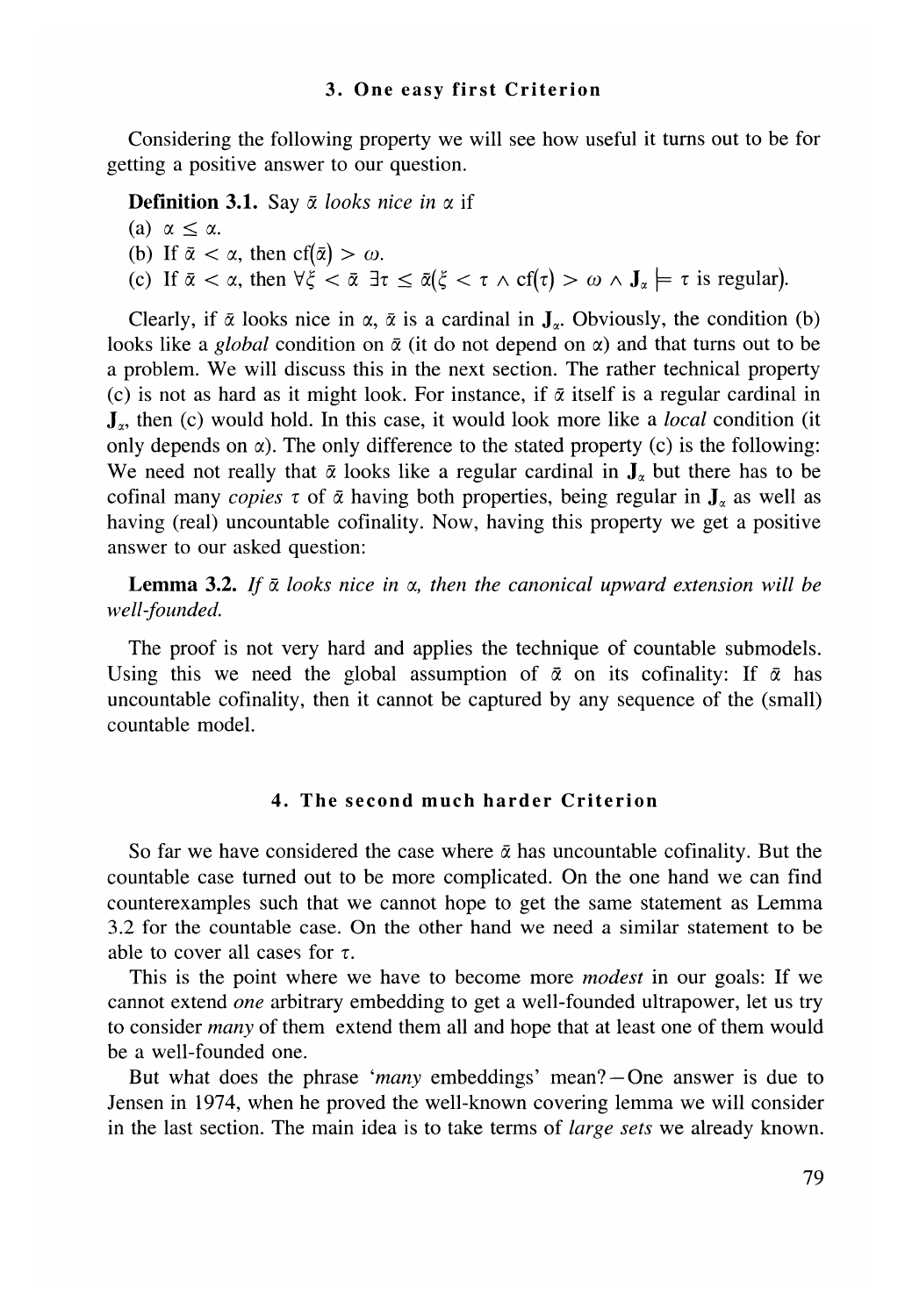In fact, take the term of stationarity speaking about ordinals such that all we have to do is to *code* a set of (suitable) embeddings via a (suitable) coding function into a set of ordinals.

Of course, that do not seem to be an easier problem. However, the idea of this coding goes as follows: Assume  $\tau$  has countable cofinality<sup>11</sup>. To get more information about the embeddings we will consider elementary substructures  $X<sub>a</sub>$  of  $J<sub>z</sub>$  coded by an ordinal  $\alpha$  as we will see below. Such substructure then generates an elementary embedding  $\sigma_{\alpha}$  where its domain  $J_{\tau_{\alpha}}$  is the Mostowski collapse of  $X_{\alpha}$ . Having these embeddings we will consider arbitrary upward extensions of them. More exactly, let  $\gamma < \tau$  be uncountable, regular, and  $f : \gamma \to J_{\tau}$  be a surjection<sup>12</sup>. Set  $X_{\alpha} := f'' \alpha$  and

$$
C := \{ \alpha < \gamma \mid X_{\alpha} < \mathbf{J}_{\tau} \land X_{\alpha} \cap \gamma = \alpha \land \sup(X_{\alpha} \cap \mathbf{On}) = \tau \land \gamma \in X_{\alpha} \}.
$$

Clearly, C is a club subset of  $\gamma$ . Let  $\sigma_{\alpha}: \mathbf{J}_{\tau_{\alpha}} \to X_{\alpha}$  be the (inverse) Mostowski collapse of  $X_\alpha$  for  $\alpha \in C$ .

A short comment to the more technical properties in the definition of *C.* The first one is necessary to get  $\sigma_{\alpha}$  via a condensation argument<sup>13</sup>. The second ensures  $crit(\sigma_{\alpha}) = \alpha$  and therefore the fourth gives  $\sigma_{\alpha}(\alpha) = \gamma$ . The third property asserts that the related embedding to  $X_\alpha$  will be cofinal.

There is a reason we will discuss in Lemma 5.4 which forces us to restrict ourselves to take a smaller but still large subset of C. Therefore, set  $D := \{ \alpha \in$  $C | cf(\alpha) > \omega$ , the subset of all codes with uncountable cofinality. Then *D* is obviously stationary*.* Considering this large set we get the following lemma, the so-called *Frequent Extension Lemma:* 

**Lemma 4.1.** Let  $S \subseteq D$  be stationary in  $\gamma$ . For  $\alpha \in S$  let  $\mu_{\alpha} > \tau_{\alpha}$  be arbitrary *chosen such that*  $\tau_{\alpha}$  *is a cardinal in*  $J_{\mu}$ *, In addition, let*  $\tilde{\sigma}_{\alpha}$ *:*  $J_{\mu}$   $\to$   $\mathfrak{A}_{\alpha}$  *the canonical upward extension of*  $\sigma_{\alpha}$ *. Then there is a club set*  $C \subseteq \gamma$  *such that the pseudo-ultrapower*  $\mathfrak{A}_\alpha$  *is well-founded for every*  $\alpha \in S \cap C$ *, i.e., the set*  $\{\alpha \in S \mid \mathfrak{A}_\alpha\}$ *is not well-founded} is not stationary.* 

The original proof can be found in [DevJen75]. This statement can be proved for all  $\tau$  as well, *i.e.*, even in the uncountable cofinality case.

<sup>&</sup>lt;sup>11</sup> We switch here in our notation from  $\bar{\alpha}$  to  $\tau$  because we now have another situation where we will start from: This  $\tau$  will not be the domain of the given embedding. In fact, we will copy  $\tau$  using e*l*ementary substructures as we sha*ll* see to get many embeddings at once.

<sup>&</sup>lt;sup>12</sup> This will be our *coding function* but to fix such a surjection might be another problem, especially if  $\tau$  is a (singular) cardinal.

<sup>&</sup>lt;sup>13</sup> The condensation property of **L** is very important. It says having an elementary substructure of  $L_{\alpha}$  (or even  $J_{\beta}$ ) where  $\alpha$  is a limit ordinal we know that is must be isomorphic to a  $L_{\alpha}$  (or  $J_{\beta}$ ). respective*l*y*).*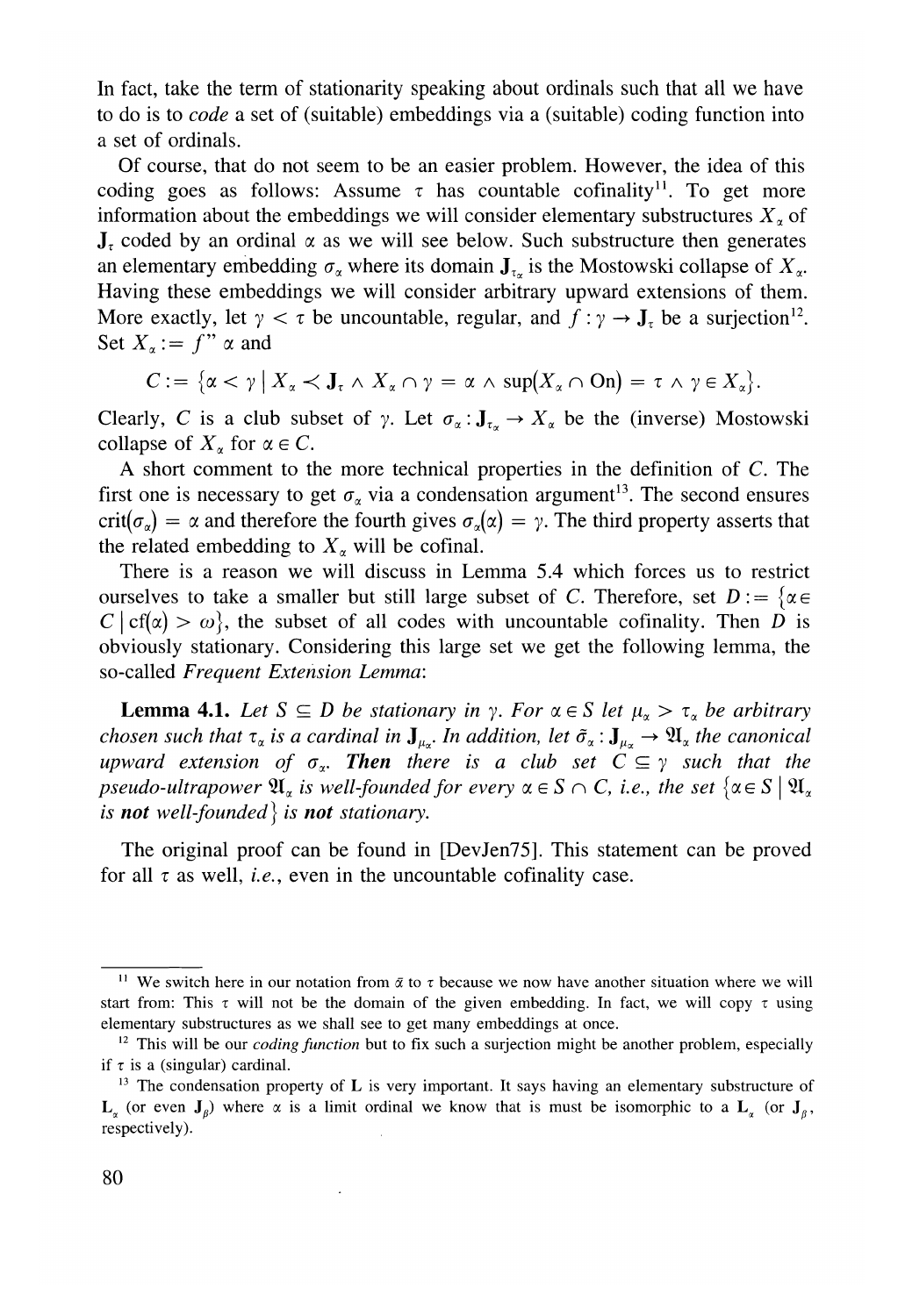# **5.** T**he new Version of the second Criterion**

In the last two sections we have seen two criteria which cover most cases where we try to answer the question above. But to use the second one (Lemma 4.1) we have to fix the coding function. But such coding map would collapse the given  $\tau$ . So, it seems for cardinals we need a new statement*.* However, in typical examples of an application of such arguments we only need an answer in an indirect proof towards a contradiction*.* So, if we do not have such kind of coding function we could *force* to have one, which means we switch to a forcing extension where we can find such coding function and derive there a contradiction*.* Then we know there must already a contradiction in our ground model*.* Therefore, we are done with this kind of proof*.* 

But nevertheless, it would be nice to have a statement which avoids such coding function*.* Indeed, it is possible as we will see below*.* So far we have used terms of largeness speaking about ordinals which code suitable substructures of the given  $J<sub>r</sub>$ . But to speak about large sets of subsets we already know terms we could take: Consider the well-known structure theory<sup>14</sup> of ' $\mathcal{P}_k(\lambda)$ ' and therefore small subsets of  $J_t$ , *i.e.*,  $[J_t]^{<\gamma} := \{ X \subseteq J_t | |X| < \gamma \}$  where  $\max\{\omega_t, \text{cf}(\tau)\} \leq \gamma \leq \tau$  regular.

**Definition 5.1.** A subset  $\mathscr{C}$  of  $[J_\tau]^{<\gamma}$  is called *club* if it is *closed* under (arbitrary) chains of length less than  $\gamma$ , *i.e.*, the union of such chain is also a member of  $\mathscr C$  if all elements of the chain are, and it is *unbounded, i.e.*, for all  $u \in [\mathbf{J}_{\tau}]^{<\gamma}$  there is a superset of *u* in  $\mathscr{C}$ .

This term of a club set in  $[J_\tau]^{<\gamma}$  gives us in the usual way a term of stationarity: We call a subset  $\mathscr{S} \subseteq [\mathbf{J}_{\tau}]^{<\gamma}$  stationary if it meets all club sets. But unfortunately, this term does not work as we will state in Lemma 5.4. Even in the first part of this statement we do not know how to handle with the restriction of the whole set C to *D,* the subset of C with ordinals of uncountable cofinality. The solution seems to be very unusual at first but we will see that this will be the right way: We will change our term of stationarity in the following way:

**Definition 5.2.** A subset  $\mathscr{C}$  of  $\left[\mathbf{J}_{\tau}\right]^{<\gamma}$  is called *club*<sup>\*</sup> if it is closed under chains of uncountable length<sup>15</sup> and is unbounded in the usual way.

We call a subset  $\mathscr{S} \subseteq [\mathbf{J}_\tau]^{<\gamma}$  now *stationary*<sup>\*</sup> if it meets all club<sup>\*</sup> sets. We obviously have got (in general) a stronger term of stationarity because such set has to meet more closed and unbounded sets in the new context*.* We can again show the usual properties of such terms like the theorem of Fodor or the pigeon hole principle*.* 

In fact, we have not created a new kind of term*.* Considering this terms in the world of ordinals we see that for subsets of *D —* defined at the end of the fourth

*cf* [Jech71]*.* 

<sup>&</sup>lt;sup>15</sup> We only consider chains of a 1 ngth  $\delta$  where  $\delta$  has uncountable cofinality.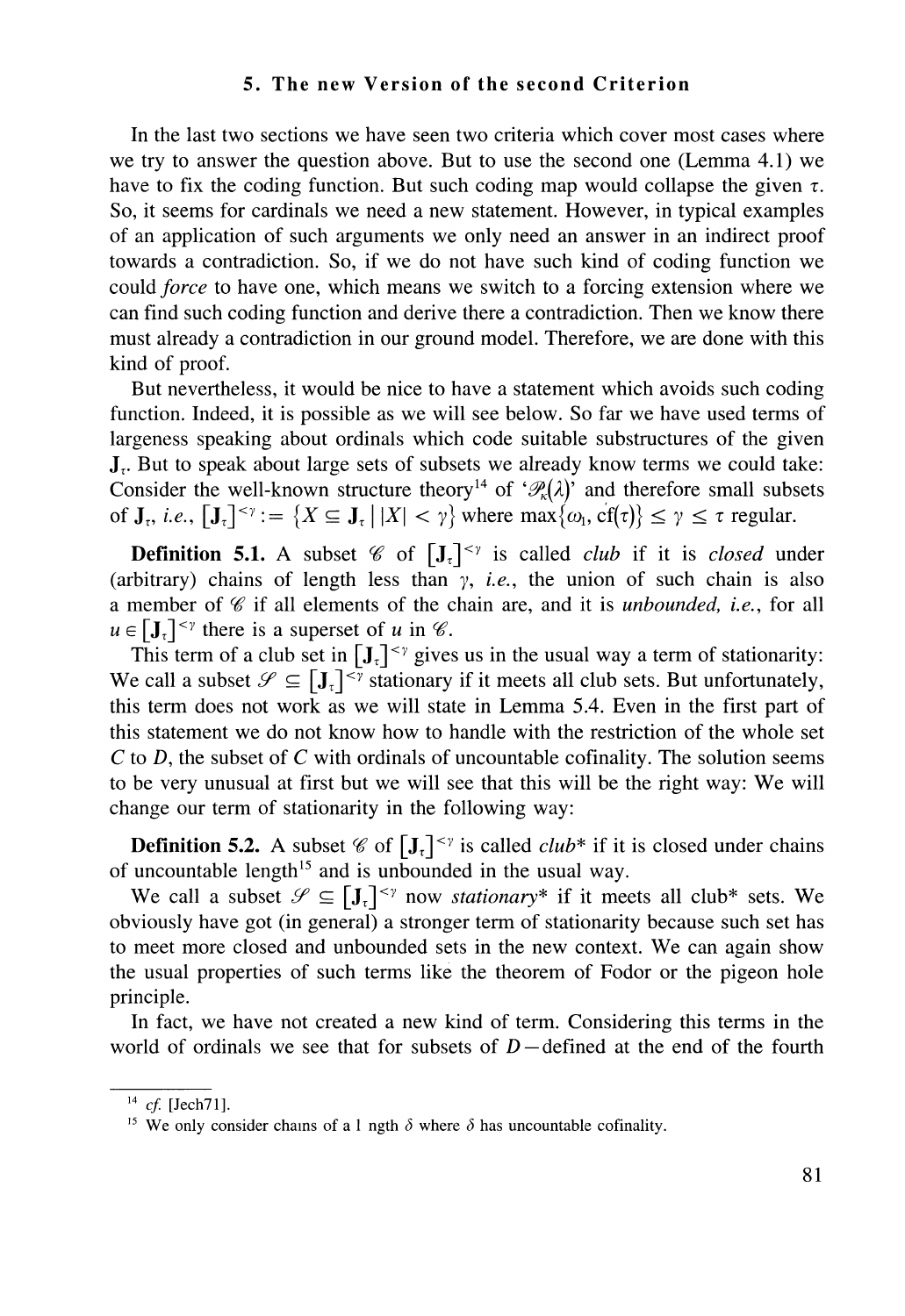section —both terms stationarity and stationarity\* describe the same collection of large sets: To see this it is sufficient to consider a stationary  $S \subseteq D$  set and to show now that *S* meets an arbitrary chosen club\* set C*.* For, consider the full closure of  $C$ , say  $C'$ , then  $C'$  meets  $S$  but an ordinal in the intersection of both has uncountable cofinality and every member of  $C\setminus C$  has obviously countable cofinality such that this ordinal must be inside C*.* This means that even we have change the term of largeness re-translate to the scope of ordinals we get the same term for subsets of *D.* So, for subsets of *D* we have not changed the *term* but the *view* of it*.* Now, this kind of term gives us the following statement:

**Lemma 5.3.** Let  $\mathscr{S} \subseteq \mathscr{C}$  be stationary\* in  $[J_\tau]^{<\gamma}$ . For  $u \in \mathscr{S}$  let  $\mu_u > \tau_u$  be *arbitrary chosen such that*  $\tau_u$  *is a cardinal in*  $J_{\mu_u}$ . In addition, let  $\tilde{\sigma}_u: J_{\mu_u} \to \mathfrak{A}_u$  the *canonical upward extension of*  $\sigma_u$ . **Then** there is a club\* set  $\mathscr{C} \subseteq [\mathbf{J}_\tau]^{< \gamma}$  such that *the pseudo-ultrapower*  $\mathfrak{A}_u$  *is well-founded for every*  $u \in \mathcal{S} \cap \mathcal{C}$ *, i.e., the set*  $\{u \in \mathcal{S} \mid \mathfrak{A}_u$  *is not well-founded* is **not** stationary\*.

Here  $\mathscr C$  means the canonical translation of  $C$  of the fourth section, *i.e.*,

$$
\mathscr{C} := \{ u \in [\mathbf{J}_{\tau}]^{<\gamma} \mid u \prec \mathbf{J}_{\tau} \wedge u \cap \gamma \text{ transitive } \wedge \sup(u \cap \mathbf{O}_n) = \tau \wedge \gamma \in u \}.
$$

Clearly,  $\mathscr C$  is a club (and hence a club\*) set in  $[J_\tau]^{<\gamma}$  as well.

One more thing can be shown in this context. We have tried to translate the old proof and for this we have changed the usual term of stationarity in  $[J_\tau]^{<\gamma}$  to the rather new term of stationarity\*. Now, the following question raises: Was this really necessary or is it possible to prove a similar theorem without changing this term. The answer is given in the next statement:

**Lemma 5.4.** Assuming  $Con(ZF+0^*)$ , we cannot drop neither the assumption *of restriction C to D in Lemma 4.1 nor we can prove Lemma 5.3 using stationarity rather then stationarity\*.* 

In the proof of the last lemma we consider a suitable forcing extension  $L^p$  of the constructible universe L where we can find a stationary set  $S \subseteq C$  and  $\mu_{\alpha} > \tau_{\alpha}$  for each  $\alpha \in S$  such that for the canonical upward extensions  $\mathfrak{A}_{\alpha}$  the set  $\{\alpha \in S \mid \mathfrak{A}_{\alpha} \text{ is }$ not well-founded} will be also stationary*.* Moreover, we can show there is a stationary set  $S \subseteq C$  such that  $\tau_{\alpha}$  is a cardinal in L for every  $\alpha \in S$ . This would be enough because then for every  $\alpha$  there must be a  $\mu_{\alpha} > \tau_{\alpha}$  such that the pseudo-ultrapower  $\mathfrak{A}_{n}$  — this is the extension of the given embedding to the new domain given by  $\mu_{\alpha}$  — cannot be well-founded<sup>16</sup>.

To be more exactly, working inside a model of  $ZF + 0^*$  let  $\gamma$  be the  $\gamma$ -th Silver insdiscernible. We construct a sequence of forcings  $\langle \mathbb{P}_\alpha | \alpha \in \mathbb{I} \rangle$  where  $\mathbb I$  denotes

<sup>&</sup>lt;sup>16</sup> If there is not such  $\mu_{\alpha}$  for an  $\alpha \in S$ , then we would be able to extend the given embedding to the whole constructible universe which would mean that we have  $0^*$  in the forcing extension  $L^p - a$ cont*r*adiction.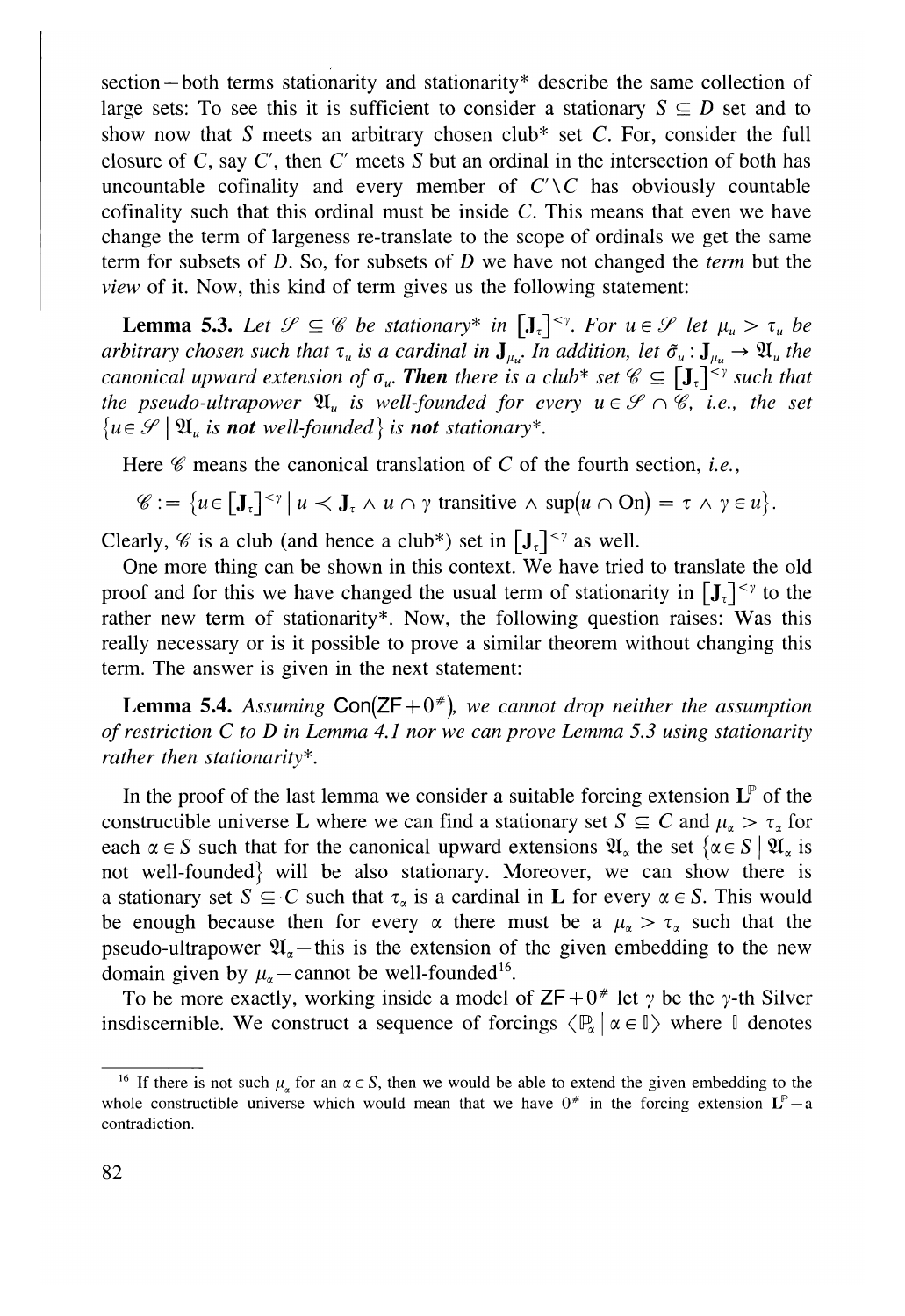the set of all  $\alpha \leq \gamma$  which are inaccessible inside L. This sequence will satisfy the following properties to get our contradiction:

- The whole sequence looks very uniformly. Roughly, the  $\mathbb{P}_x$  does for  $\alpha$  the same as  $\mathbb{P}_y$  for  $\gamma$ , in fact,  $\mathbb{P}_x * \mathbb{P}_y = \mathbb{P}_y$ *.* Moreover, there will be a uniformly definition.
- For every  $\alpha \in \mathbb{I}$ , every  $\bar{\alpha} \in \mathbb{I} \cap \alpha$  and every  $i < \omega$ ,  $\mathbf{L}^{\mathbb{P}_{\alpha}} \models \text{cf}(\bar{\alpha}^{(+i)\mathbf{L}}) = \omega$ .

We will now define a set which will turn out be the crucial idea to achieve our goal. For  $\alpha \in \mathbb{I}$  set  $\tau_{\alpha} := \alpha^{(+\omega)L}$ ,  $\tau := \gamma^{(+\omega)L}$ , and finally

$$
S := \{ rng(\sigma) | \exists \alpha \in \mathbb{I} \; \exists \sigma \in \mathbf{L} \big[ G_{\gamma} \big] \big( \sigma : \mathbf{L}_{\tau_{\alpha}} \to \mathbf{L}_{\tau} \text{ elementary } \wedge \alpha = \text{crit}(\sigma) \big) \}.
$$

Having such sequence of forcings we can prove that *S* is indeed stationary inside  $L^{\mathbb{P}_{\gamma}}$ . For, fix  $\mathbb{P}_{\alpha}$ -generic filters  $G_{\alpha}$  for every  $\alpha \in \mathbb{I}$ .

Stationary subsets of  $\mathscr C$  can also be characterised in a different way which turns out to be very useful for our matters here. In fact, we can show that a subset  $S \subseteq C$ is stationary if and only if for every algebra  $\langle L_t | f_t | i \rangle \langle \omega \rangle$  there is a set in *S* closed under it<sup>17</sup>. Therefore, let us argue with an algebra  $\mathfrak{B} \in L[G_{\gamma}]$  on  $L_{\tau}$ . Then we know using acceptability that we can find a constructible predicate *B* such that we have full information about  $\mathfrak{B}$  inside  $\langle L_t[G_y], B \rangle$ . This will help us later on.

All we have to do is to find a suitable  $\sigma$  such that its range lies in *S*. Therefore, let us start to construct many embeddings and see what we can do with them. For, using the Silver indiscernibles we can find for each  $\alpha \in \mathbb{I}$  a non-trivial elementary embedding  $\tilde{\pi}_{\alpha}$  from L into itself shifting the cardinal successor stages of  $\alpha$ : for  $i < \omega$  let  $\tilde{\pi}_{\alpha}(\alpha^{(+i)L}) = \gamma^{(+i)L}$ . These maps form a direct limit such that we can pick a large enough  $\alpha$  with  $B \in \text{rng}(\tilde{\pi}_\alpha)$ , say  $\tilde{\pi}_\alpha(\bar{B}) = B$ .

Consider now only this chosen  $\alpha$  and set  $\pi := \tilde{\pi}_{\alpha} \upharpoonright L_{\tau_{\alpha}}$ . Then we know  $\pi$ :  $\langle L_{\tau} , \bar{B} \rangle \rightarrow \langle L_{\tau} , B \rangle$  is still an elementary embedding.

If we now extend  $\pi$  on both sides using the appreciated generic filter we get  $\sigma$ :  $\langle L_{\tau_{\alpha}}[G_{\alpha}], \bar{B} \rangle \rightarrow \langle L_{\tau}[G_{\nu}], B \rangle$  which is an elementary embedding as well because of the first property of the forcing sequence*.* 

In fact, this map  $\sigma$  almost satisfy the properties of the defined set *S* and, moreover, its range is closed under the given algebra 23*.* The only thing missing is to find such map in  $L[G_y]$  rather than in V what we have done so far because we were using the Silver indiscernibles. This is where we now use the second property of our forcing. In fact, we show that we can find a countable sequence  $\langle x_i^{\alpha} | i \langle \omega \rangle$  inside  $\mathbf{L}[G_{\nu}]$  such that  $\mathbf{L}_{\tau_{\alpha}}$  can be obtained by a Skolem hull of  $\alpha \cup$  ${x_i \mid i < \omega}$ . But then we are able to approximate  ${L_{t_\alpha}[G_\alpha], \overline{B}}$  in countable many steps, say  $L_{\alpha}^{n}$  for  $n < \omega$ . Considering  $\langle \sigma_{\alpha} \rangle L_{\alpha}^{n} | n < \omega \rangle$  we can show the existence of a map with the same properties but now in  $L[G_{y}]$  using the absoluteness of the well-foundedness of a suitable relation*.* 

<sup>&</sup>lt;sup>17</sup> Actually, this would not be equivalent if we consider arbitrary subsets of  $[L]^{2\gamma}$ .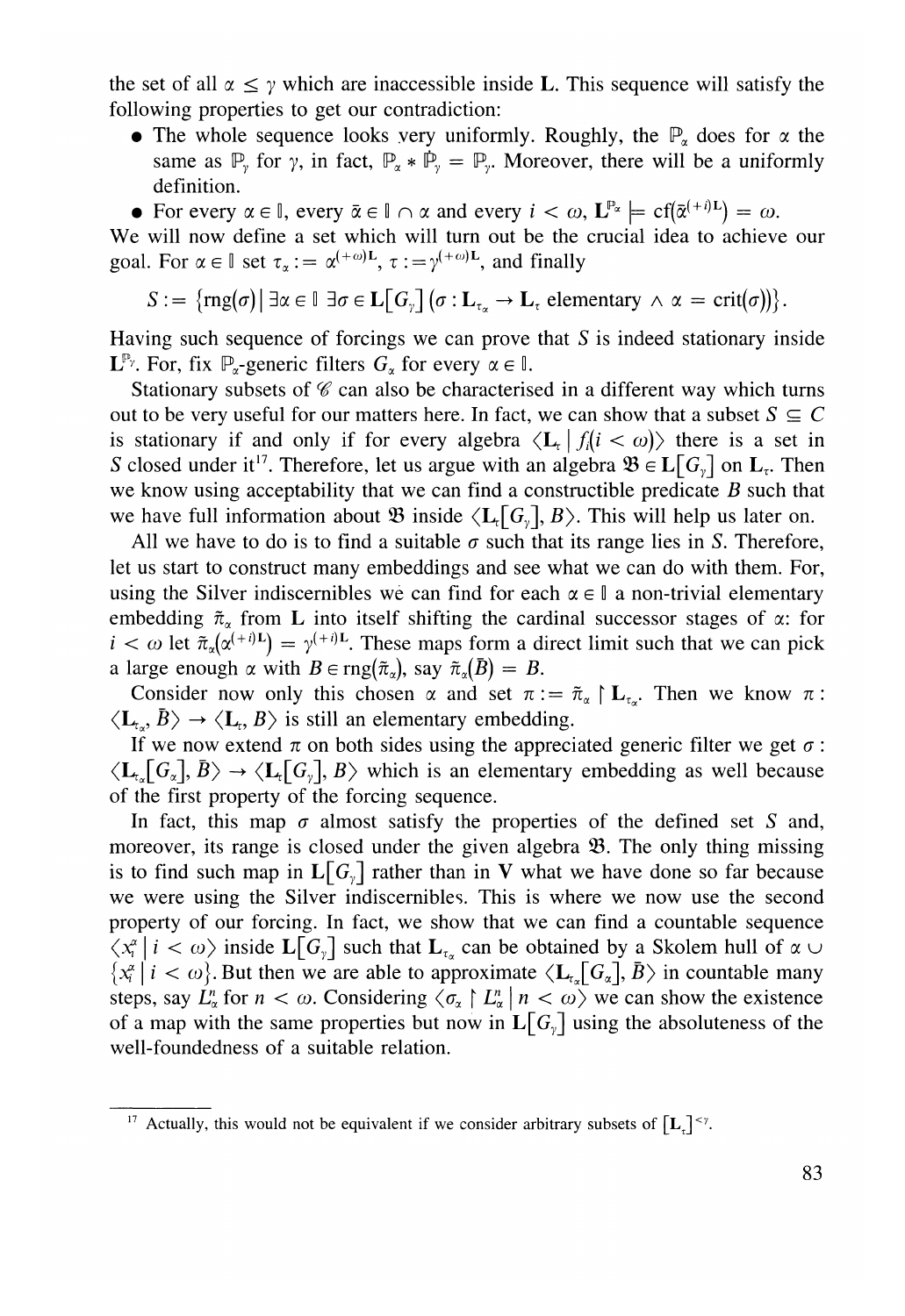This was all we tried to do. Now we have an embedding  $\sigma$  in  $\mathbf{L}[G_{\nu}]$  such that its range lies in S and is closed under **B**. This means S is stationary.

It remains to show the existence of such forcing sequence. The idea is the following: Considering the second property of the desired forcings we might think of Namba forcing. It would give  $\omega_2$  a countable cofinality without changing  $\omega_1$  and other nice properties*.* So, the only thing we have to do is to iterate this idea*.* Of course, there is new problem – applying Namba forcing once the old  $\omega_3$  will have a cofinality  $\omega_1$ . Which makes it impossible to shoot a countable cofinal sequence into this ordinal without changing  $\omega_{1}$ .

The solution will be to collapse at the beginning the first  $\omega$  infinite cardinals to  $\omega_2$ , in fact, because of technical reasons to get better properties of the forcing we will collapse the first  $\omega + 1$  cardinals, and then apply Namba forcing and we will get our desired countable cofinal subsets for each of the former cardinals considered so far. Then the job for  $\omega_2$  is done and we only have to do the same for all  $\alpha$  in  $\mathbb{I}$ .

Nevertheless, to be able to go on in a suitable forcing iteration behind limit stages is still a problem*.* One solution here is to take Shelah's RCS-iteration*.*  This stands for *K*evised *C*ountable *S*upport forcing which Shelah has introduced in [Shelah98], Fortunately, Namba forcing has the property which is necessary to apply this iteration strategy. Nevertheless, there are new problems to solve. One of those is the fact that this iteration strategy is already defined on odd stages by a suitable Levy-collapse which forces us to apply the Namba forcing immediately after our collapse we have discussed before. But this means we have to use a star product of two forcings but the property which forcings must have to be allowed in the RCS-iteration is in general not closed under this kind of operation. Fortunately, we are able to show this for our special forcing product.

Therefore, we may define  $\mathbb{P}_{\alpha}$  for  $\alpha \in \mathbb{I}$  as the so-called *revised limit* of the RCS-iteration  $\langle P_i, \mathbb{Q}_i | j < \alpha \rangle$  defined by

$$
\mathbb{Q}_j := \begin{cases}\n\text{Coll}(\omega_2, \omega_2^{+(\omega+1)L}, \omega_2) * Nm : \text{if } j = \omega_2 \text{ or } j \in \mathbb{I}, \\
\text{Levy}(2^{\mathbb{P}_k|+|k|}, \omega_1) : \text{if } j = 2k + 1, \\
\langle 1, 0 \rangle : \text{else.} \n\end{cases}
$$

Here, by *Coll* is meant the usual collapse forcing, *Nm* stands for Namba forcing, *Levy* for the Levy collapse, and by  $\langle 1,0 \rangle$  we mean the trivial partial order. It turns out to be a very friendly forcing:  $\mathbb{P}_{\alpha}$  will not change the reals,  $\omega_{1}$  will not be changed, GCH will be preserved, and it will have the  $\alpha$ -chain-condition. Moreover,  $\alpha$  will be the new  $\omega_2$  such that by applying  $\mathbb{P}_{\gamma} = \mathbb{P}_{\alpha} * \dot{\mathbb{P}}_{\gamma}$  we shoot countable sequences step by step into every  $\alpha^{(+i)L}$  for  $\alpha \in \mathbb{I} \cap \gamma$  and  $i < \omega$ . So, after all, we have got a forcing which has the desired properties.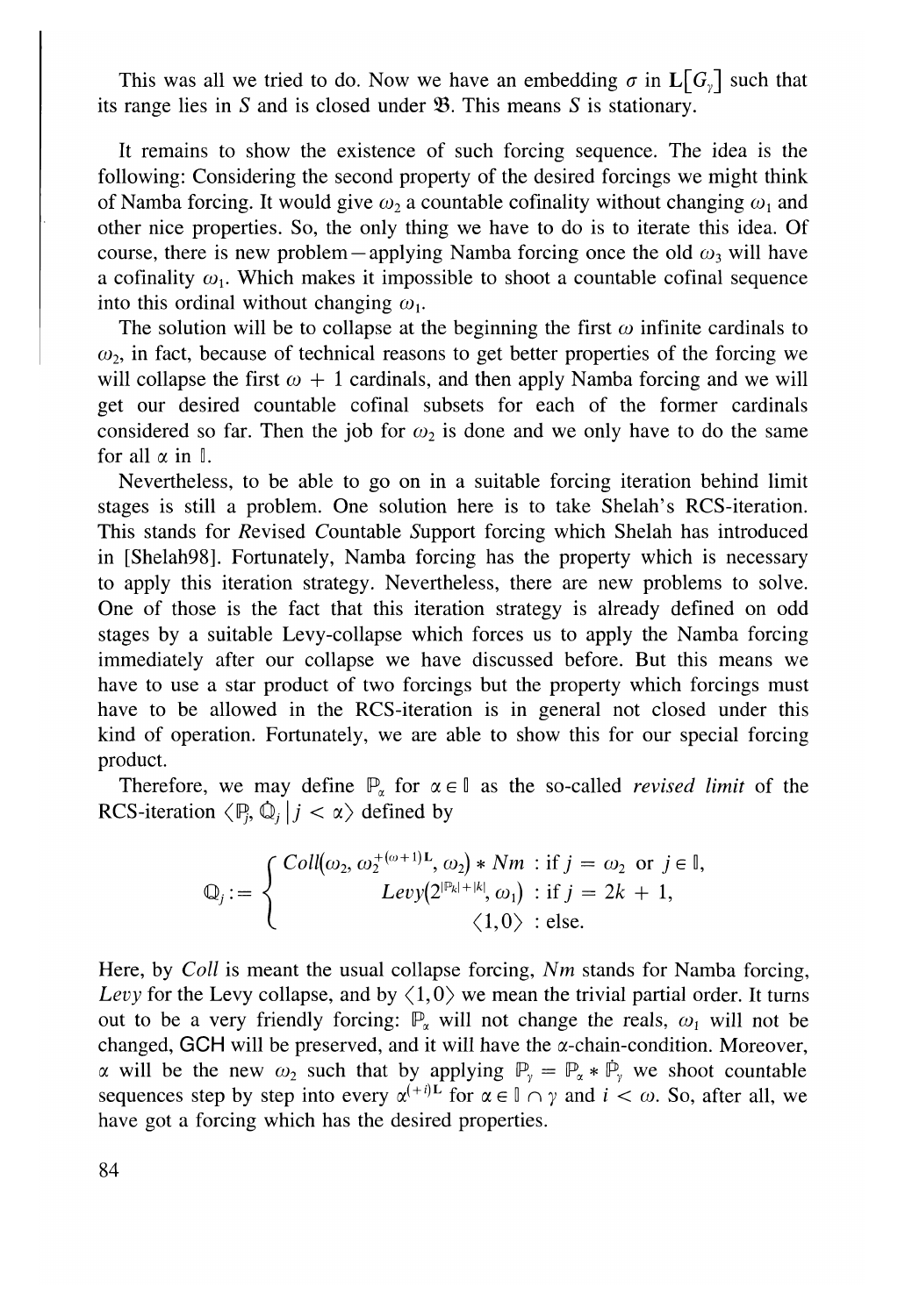## **6.** W**hat reall**y **has been done**

We have considered so far extensions of embeddings, speaking about initial segments of L. Thinking about this in a very general way we know that there is a bit more we could do. In fact, to avoid details we have not talked about fine structure yet. One important feature dealing with the J-structure is the possibility to go one step further considering the preserving properties of the pseudo-ultrapower map. If we gave a bit more functions into the construction, then we would get a slightly different ultrapower map which is better preserving, in fact, some part of the so-called  $\Sigma^*$ -formulae<sup>18</sup> would be also preserved. This is the point where fine structure comes into play and where on the other hand one also can see the real power of this pseudo-ultrapower construction. The variant of the construction is called *canonical fine structure upward extension.* In this case we really have strong properties of the ultrapower map which we are interested in but we will not talk about here.

Using the proof ideas of the lemmas we have seen in the sections before we now get similar statements for the fine structure pseudo-ultrapower as we shall see next.

**Definition 6.1.** Say that  $\bar{\alpha}$  looks very nice in  $\alpha$  if

(a)  $\alpha \leq \alpha$ .

- (b) If  $\bar{\alpha} < \alpha$ , then cf( $\bar{\alpha}$ ) >  $\omega$ .
- (c) If  $\bar{\alpha} < \alpha$ , then

 $\forall \xi < \bar{\alpha} \exists \tau \leq \bar{\alpha}(\xi < \tau \wedge cf(\tau) > \omega \wedge J_{\alpha} \models \tau \text{ is a successor cardinal}).$ 

Clearly, if  $\bar{\alpha}$  looks very nice in  $\alpha$ ,  $\bar{\alpha}$  is a cardinal in  $J_{\alpha}$ . With the same proof as the one of Lemma 3.2 we show the following statement:

**Lemma 6.2.** Let  $\bar{\alpha}$  looks very nice in  $\alpha$ . Then the canonical fine structure *upward extension exists, i.e., the pseudo-ultrapower* 21 *is well-founded.* 

Actually, we are able to prove a much general statement. This first criterion will also work for the general relatively constructed hierchary  $J_{\alpha}^{A}$  (so far we have considered the special case where *A* is the empty set). In fact, there is no restriction to use a general predicate *A* such that we might start from a very general embedding  $\bar{\pi}: J^A_x \to J^B_\beta$  to get a  $\pi: J^A_x \to J^B_\beta$  in case of a well-founded pseudo-ultrapower. But, in the following we will forget the additional predicate *A* because for the statements coming next the translations to the general situation are much harder and are only possible for very special *A.* 

Using the techniques of the fourth section we are also able to show the fine structure variant of the Frequent Extension Lemma 4.1:

**<sup>18</sup>** The 2\*-hie*r*a*r*chy of io*r*mulae s a fully diffe*r*e*n*t o*n*e compa*r*ed to the usu*a*l Levy hie*r*cha*r*y. Mo*r*eove*r*, it was desig*n*ed fo*r* the applicatio*n* of fine st*r*uctu*r*e i*n* co*r*e model theo*r*y*.*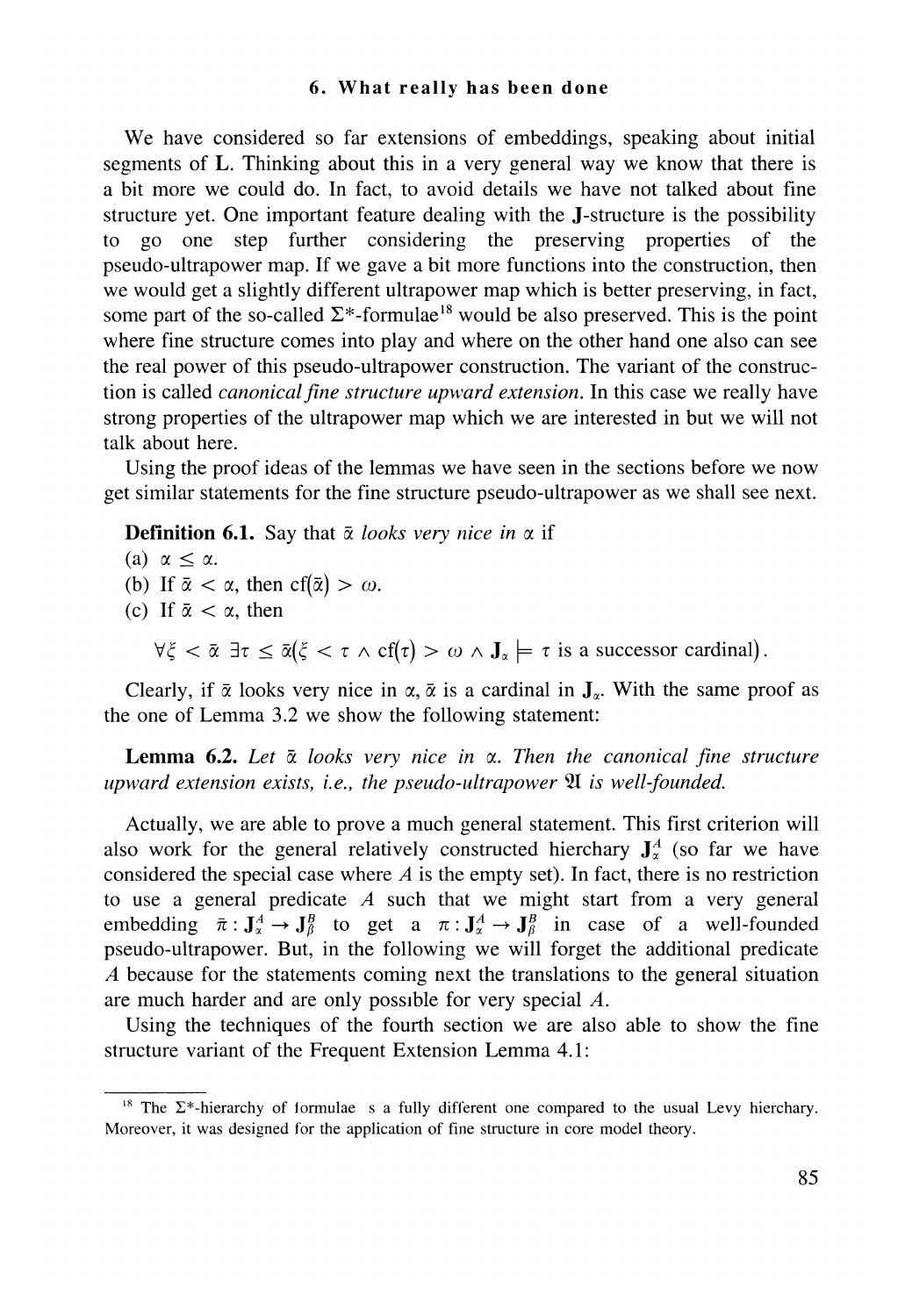**Lemma 6.3.** Let  $S \subseteq D$  be stationary in  $\gamma$ . For  $\alpha \in S$  let  $\mu_{\alpha} > \tau_{\alpha}$  be arbitrary *chosen such that*  $\tau_{\alpha}$  *is a cardinal in*  $J_{\mu}$ *. In addition, let*  $\tilde{\sigma}_{\alpha}$ *:*  $J_{\mu}$   $\to$   $\mathfrak{A}_{\alpha}$ *the canonical fine structure upward extension of*  $\sigma_{\alpha}$ *. Then there is a club set*  $C' \subseteq \gamma$  *such that the pseudo-ultrapower*  $\mathfrak{A}_n$  *is well-founded for every*  $\alpha \in S \cap C'$ , *i.e., the set*  $\{\alpha \in S \mid \mathfrak{A}_\alpha$  *is not well-founded* is **not** stationary.

In fact, we also get the new version of the Frequent Extension Lemma 5.3:

**Lemma 6.4.** Let  $\mathcal{S} \subseteq \mathcal{C}$  be stationary\* in  $[J_{\tau}]^{<\gamma}$ . Choose for every  $u \in \mathcal{S}$  $a \mu_u \ge \tau_u$  such that  $\tau_u$  is a cardinal in  $J_{\mu_u}$ . Let  $\tilde{\sigma}_u : J_{\mu_u} \to \mathfrak{A}_u$  be the canonical fine *structure upward extension of*  $\sigma_u$ . **Then** there is a uncountable closed and *unbounded (club\*) set*  $\mathscr{C}'$  *such that the elements of the stationary\* set*  $\mathscr{S} \cap \mathscr{C}'$  *are only indices of well-founded pseudo-ultrapowers, i.e., the set*  $\mathcal{S}' := \{u \in \mathcal{S} \mid \mathfrak{A}_u\}$  *is not* well-founded } is **not** stationary\* in  $[J_{\tau}]^{<\gamma}$ .

Moreover, Lemma 5.4 goes also through now considering the fine structure upward extension and shown the same limitation that we cannot drop any of the two main restrictions.

**Lemma 6.5.** Assuming  $Con(ZF+0^*)$ , we cannot drop neither the assumption *of restriction C to D in Lemma 6.3 nor we can prove Lemma 6.4 using stationarity rather stationarity\*.* 

The proofs of all fouir lemmas stated in this section use the same ideas as the lemmas for the  $\Sigma_0$ -case before.

## 7**.** A **t**y**pical Example**

We now want to describe one typical application to get an idea how one can use such lemmas. For, we will give a sketch of a proof of the well-known *Covering*  Lemma due to Jensen<sup>19</sup>.

**Lemma 7.1.** *If*  $0^*$  does not exist, then for an arbitrary uncountable subset X of *ordinals there is a subset*  $Y \in L$  *of ordinals with the same (real) cardinality as X* such that  $X \subseteq Y$ .

The proof given in detail seems to be rather long and technical but to catch the idea should be possible much easier; however, we cannot avoid all fine structure details here, though. Towards a contradiction we assume that the statement fails. For, choose a minimal  $\tau \in \text{On which}$  witnesses a counterexample  $X \subsetneq \tau$ . Since  $\tau$  is minimal chosen it must be a cardinal within L. Moreover,  $|X| < |\tau|$ , since otherwise we could consider  $Y: = \tau$ .

<sup>19</sup>  *cf.* [DevJen75].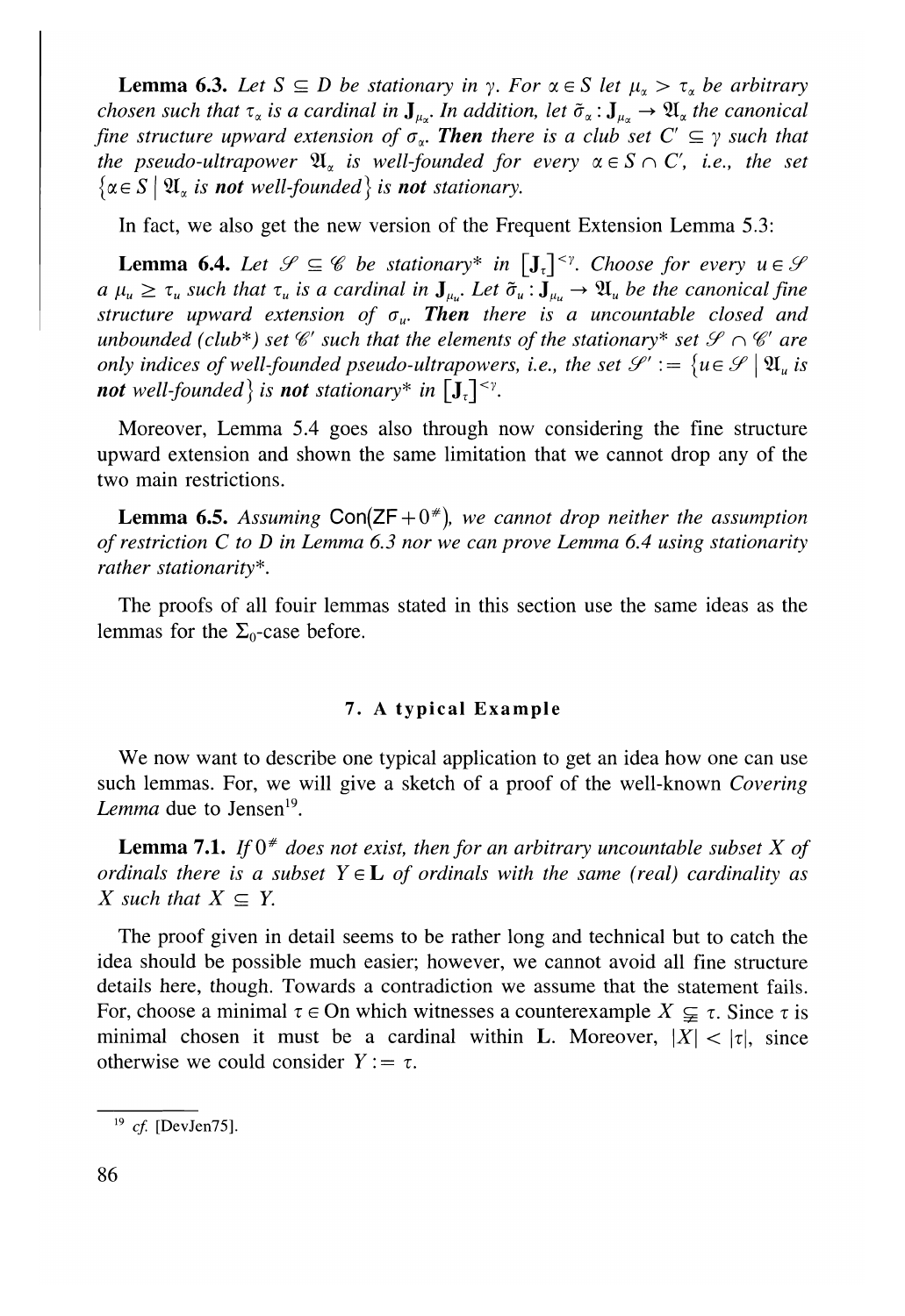We now define recursively a  $H \prec L_{\tau}$  such that  $|X| = |H|$ , covering X and having suitable closure properties. An argument using the condensation property will give us a  $\bar{\tau}$  such that  $L_{\bar{\tau}}$  and are isomorphic via a morphism  $\sigma$ . Because of the definition of *H* we have  $\bar{\tau} < \tau$ .

Now, if  $\bar{\tau}$  is a cardinal in L, then we can extend our map  $\sigma$  to the whole constructible universe. Knowing this extension were well-founded we would have shown the existence of  $0^*$  – obviously a contradiction. This is the first application of our criteria.

If  $\bar{\tau}$  is not a cardinal in L, then there is a minimal  $\beta$  such that the projectum<sup>20</sup> of  $J_{\bar{\beta}}$  is smaller than  $\bar{\tau}$ . But  $\bar{\tau}$  looks very nice in  $\bar{\beta}$  such that the canonical fine



Moreover, we know that we can reach the whole  $J_\beta$  taking the  $\Sigma_1$ -Skolem hull of the greatest projectum which falls under  $\bar{\tau}$  using only one more parameter, the so-called standard parameter for  $J_{\bar{\beta}}$ . To be exactly, for  $n < \omega$  where  $\omega \varrho_{\bar{\beta}}^{n+1} < \bar{\tau} \leq 1$  $\omega Q_{\beta}^n$  we have  $J_{\beta} = h_{\beta}(\omega Q_{\beta}^{n+1} \times \{p_{\beta}\})$ , since standard parameters in L are always so-called very good parameters. Define the  $\tilde{Y} := \tilde{h}_{\beta}^{n+1}(\sigma(\omega \varrho_{\beta}^{n+1}) \times {\sigma(p_{\beta})})$ . Then  $\tilde{Y}$ is constructible,  $|\tilde{Y}|^L < \tau$  and  $X \subseteq \tilde{Y}$ . It might be that this covering of X is still to large in cardinality but then we can get a contradiction as follows: Since  $\tau$  are minimal chosen we find a bijection  $g : \delta \leftrightarrow \tilde{Y}$  within L. Set  $\bar{X} := g^{-1}X$ . Since  $\bar{X} \subseteq \delta$  <  $\tau$  there is a covering  $\bar{Y}$  of  $\bar{X}$ . But with  $\bar{Y}$  for  $\bar{X}$  also  $g''\bar{Y}$  will have the properties of the theorem for  $X - a$  contradiction.

We can follow exactly this strategy in the case of an uncountable cofinality of  $\tau$  using the first criterion (Lemma 6.2). In the other case we have to work a bit more for proving the well-foundedness of the pseudo-ultrapower using the Frequent Extension Lemma (Lemma 6.3 or Lemma 6.4).

#### **Reference s**

[DevJen75] DEVLIN K. & JENSEN R, *Marginalia to a Theorem of Silver,* in: Logic Confe*r*ence Kiel 1974, P*r*oceed ngs of the Inte*r*national Summe*r* Institute and Logic Colloquium, Berlin, Springer, Lecture Notes in Mathemat cs 499, p. 115 — 142, 1975.

<sup>&</sup>lt;sup>20</sup> To be precisely, we have to speak about the so-called *projecta* of a level **J**<sub>a</sub>. These are one of the basic tools i*n* fi*n*e st*r*uctu*r*e theo*r*y. A*n* i*n*t*r*oductio*n* ca*n* be fou*n*d i*n* [Je*n*se*n*72]. Roughly, it is the smallest ordinal  $\delta \leq \alpha$  where we can define a subset (inside  $J_{\alpha}$ ) which is not a member of  $J_{\alpha}$ . So, it speaks about new definable subsets of the given structure. This we would call  $\rho_{\alpha} = \rho_{\alpha}^1$ . Iterating this idea we get  $\rho_{\alpha}^n$ .